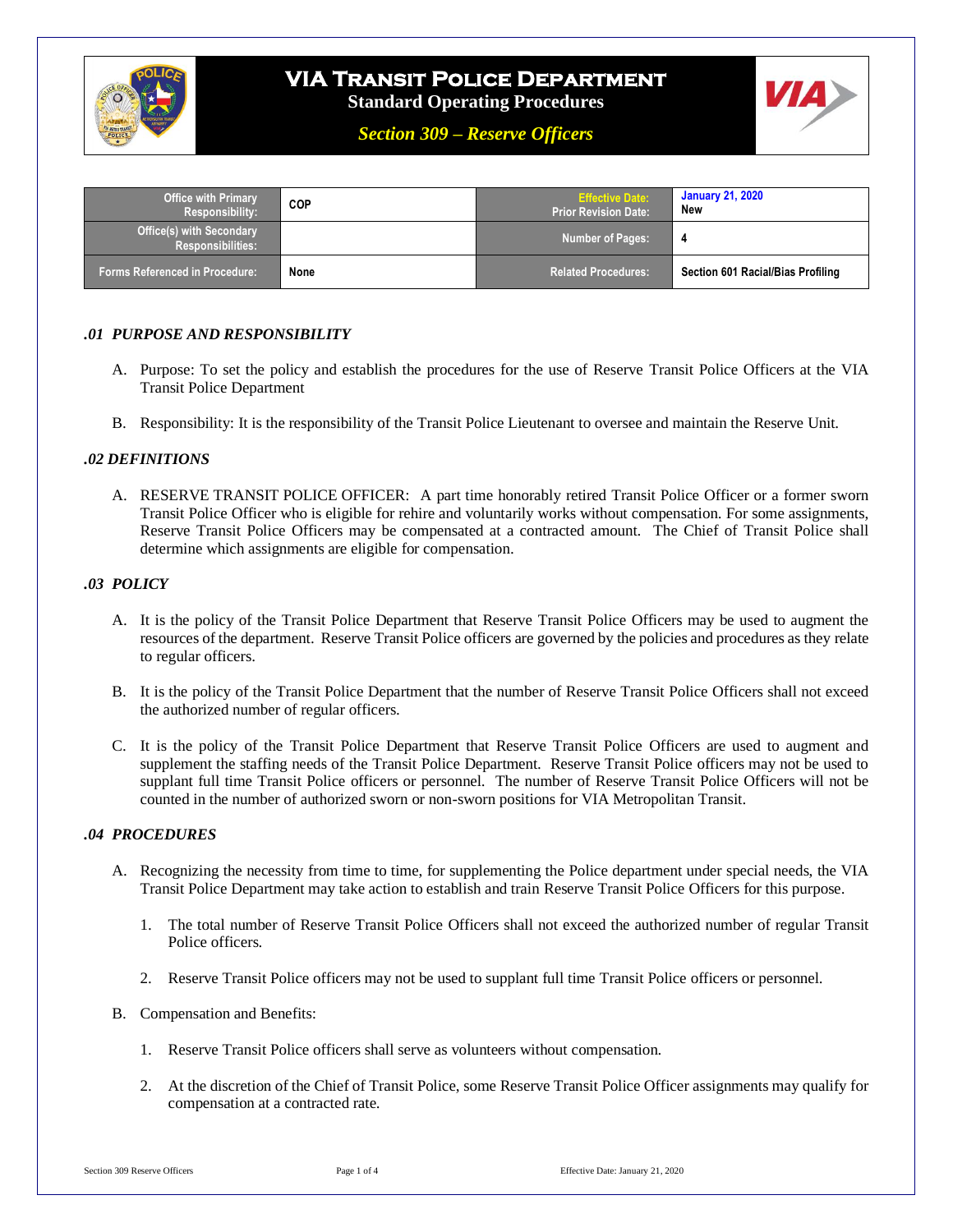



*Section 309 – Reserve Officers*

- 3. Reserve Transit Police Officers shall be eligible for death benefits as set out in Chapter 86, Acts of  $60<sup>th</sup>$ Legislature, Regular Session, 1967, as Amended (Article 6228f V.T.C.S.)
- 4. Reserve Transit Police Officers, while on duty, are provided with public liability protection equal to that provided to regular officers.

#### C. Minimum Standards:

- 1. Reserve Transit Police officers, having been previous full or part time sworn officers of the VIA Transit Police Department, will have already completed a Basic Peace Officer training academy and comply with the minimum certification standards for reserve peace officers as established by the Texas Commission on Law Enforcement.
- 2. Reserve Transit Police officers will have successfully completed the VIA Transit Police Department Field Training Program while employed as a regular officer. If there is a break in service before becoming a reserve officer, the Chief of Transit Police may approve a reduced Field Training Program for the returning officer. The reduced Field Training program will mirror the expedited Field Training Program for regular officers and will serve as refresher training for that training missed during the break in service.
- 3. Eight (8) hours of work per month shall be required from each officer in order to maintain a reserve commission with the department. Part of this requirement may include in-service and/or field training for the Reserve Transit Police Officer. The Chief of Transit Police may grant exceptions on an individual basis due to unanticipated emergency demands that conflict with the minimum hourly standard.
- 4. Selection Process: While the criteria for selection of Reserve Transit Police Officers will be same for as that for regular officers, there will be variations in the process.
	- a. Reserves will be former regular officers of the VIA Transit Police Department that have honorable retired or resigned and are eligible for rehire; if there is no break in service, the officer may forego a selection process, since the officer has already gone through the formal hiring process with the department.
	- b. If there is a break in service, the officer must again meet all elements of the selections process.
	- c. Reserve Transit Police Officers will meet the same criteria of education requirements as that of a regular officer.
- 5. Approved Duty Assignments and Authority:
	- a. Reserve Transit Police Officers may be utilized as follows:
		- (1) Accompanying and assisting officers on patrol
		- (2) Crowd and traffic control
		- (3) Administrative assignments
		- (4) Special events
		- (5) Advisory or specialized assistance to departmental units, such as Criminal Investigations, or any other duties where special skills that the reserve officer possesses may benefit the department in accomplishing its mission; and
		- (6) Other duties approved by the Chief of Transit Police
	- b. Reserve Transit Police Officer's authority:
		- (1) Retired / Reserve Transit Police Officers off-duty carrying of a weapon is permitted pursuant to Chapter 46 of the Texas Penal Code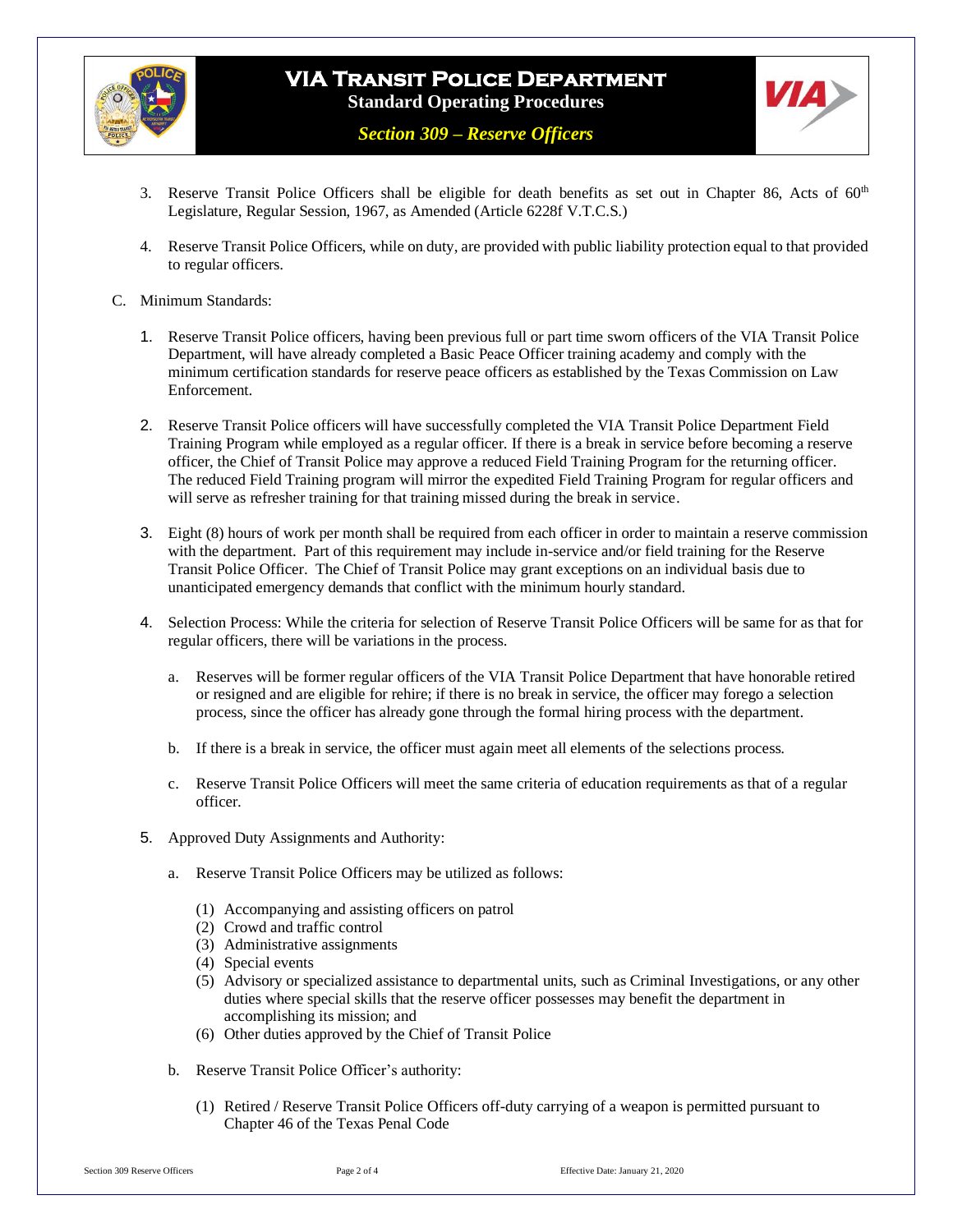

### **VIA Transit Police Department Standard Operating Procedures**



*Section 309 – Reserve Officers*

- (2) Reserve Transit Police Officers of this department have the same authority and discretion as regular officers.
- 6. Command Structure
	- a. The reserve unit shall be administratively aligned under the Transit Police Lieutenant
	- b. Reserve Transit Police Officers shall come under the direction of the commanders and supervisors of the divisions, section or unit when assigned for duty within that division, section or unit of the Transit Police Department.
- 7. Duty Assignment
	- a. Newly appointed reserve Transit Police officers shall be required to ride with a VIA Transit Police Department Field Training Officers in a training status for a minimum number of hours as established through the field training program.
	- b. Reserve Transit Police Officers are subject to duty in the event of a civil emergency or disaster, regardless of time of day or occupation. A current telephone number shall be provided to the department.
	- c. Duty assignments shall be made through the Transit Police Lieutenant, depending on such factors as manpower availability, service priority and special skills of the reserve Transit Police officer.
	- d. Reserve Transit Police Officers may be assigned to work with any unit within the department, based on the needs of the department and the skills of the Reserve Transit Police Officer.
		- (1) Reserve Transit Police Officers with specialized Police skills, such as those certified as Police instructors, may be assigned duties related to those tasks.
		- (2) Reserve Transit Police Officers with other special skills, outside the routine required of Police officers, may be assigned to assist various units when those non-routine skills are required.
	- e. Reserve Transit Police Officers may be required to work special events. Special events are workload needs over and above normal department service requirements.
	- f. Reserve Transit Police Officers may not work extra-duty assignments or off-duty jobs requiring them to act as peace officers unless the extra duty assignment is voluntary "charitable" contribution of time, where no compensation is expected and the reserve is working the assignment along with, and under the direction, of a regular officer of this department.
	- g. Upon approval of the Chief of Transit Police and the Vice President of Safety, Training and System Security, a Reserve Transit Police Officer may be allowed to work traffic control extra-duty assignments for compensation. The compensation must be made by the entity employing the reserve officer and the reserve officer is not provided public liability protection by the department. The assignment must be within the jurisdictional boundaries of the VIA Transit Police Department, unless approved in writing by the Chief of Transit Police.
- 8. Disciplinary Matters: Reserve Transit Police Officers are subject to the same disciplinary procedures outlined for regular officers.
- 9. Training Requirement and Provision:
	- a. Reserve Transit Police Officers shall receive in-service training equivalent to that which is mandatory for regular officers, including training mandated by the Texas Commission on Law Enforcement and Texas Best Practice standards.